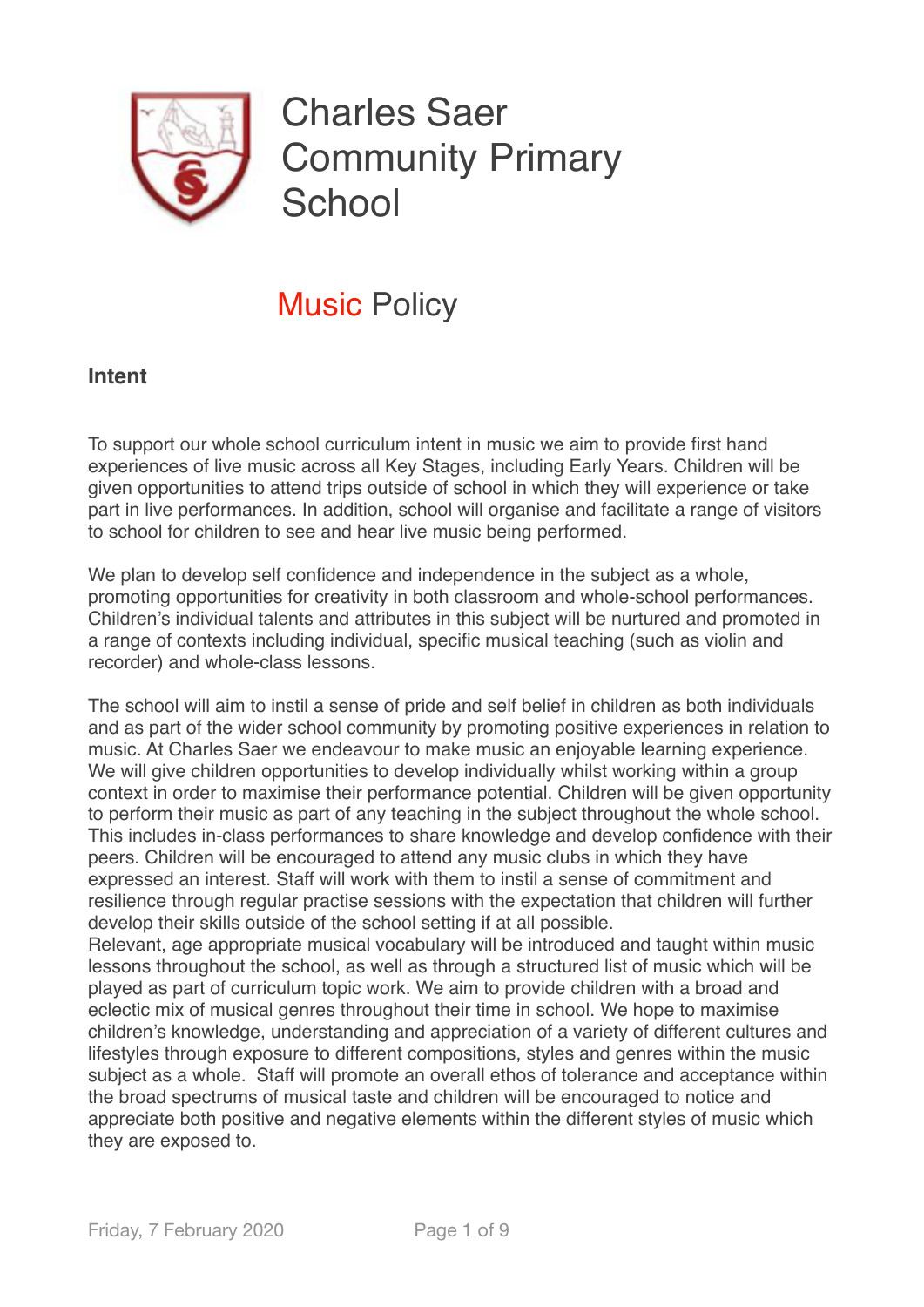## **Implementation**

At Charles Saer Community Primary School music will be taught as part of the curriculum covered in each Key Stage as well as Early Years. The school will provide music lessons delivered both in class and via an external music teacher delivering a program of musical study as outline by the Lancashire Music Service. Lessons taught in class will be delivered using an online subject platform called Charanga which gives a wide variety of subject knowledge delivered in a fun and engaging way, providing performance development opportunities, composition skills and subject specific musical vocabulary. Staff training will be delivered by the school music coordinator on the use and effective delivery of music via Charanga and lessons can be delivered and observed in order to promote staff confidence and individual subject knowledge. Music will be taught by the Class teacher at least one term out of the year in order to ensure that they have an understanding of the subject and can provide more accurate assessment against curriculum standards. Staff will be provided with a list of music specific to their year groups which they can play and listen to as part of their regular topic work. Each piece of music has been specifically chosen to link closely with the topic being taught and staff will be encouraged to provide feedback on how the children respond to it. The school will maintain its current delivery of high standard extra curricular music activities to include after school clubs taught by both existing staff members and external music teachers who are brought in to teach specific instrumental skills. Charles Saer will provide the children with opportunities to perform at the end of each term via an in-school concert, or an external trip to perform for an audience within the wider community. Classes will aim to provide at least one trip every year which incorporates live musical performance in order to develop first hand experience. Visits to the school by musicians will be organised by the school music co-ordinator and links to local music groups in the wider community established.

## **Curriculum map**

At Charles Saer Community Primary School we have mixed ago group classes, so we have developed a two year circle to ensure full coverage across all Key Stages:

| Year                        | Autumn 1                                                                                                                                                                                                                                                                                                                     | Autumn 2                  | Spring 1                              | Spring 2                       | Summer1                                          | Summer <sub>2</sub>                    |  |  |
|-----------------------------|------------------------------------------------------------------------------------------------------------------------------------------------------------------------------------------------------------------------------------------------------------------------------------------------------------------------------|---------------------------|---------------------------------------|--------------------------------|--------------------------------------------------|----------------------------------------|--|--|
| Nursery                     | Music is taught through continuous provision within our child led approach to the curriculum, christmas performance<br>and topic led activities such as Nursery Rhyme week. The children learn a weekly nursery rhyme and perform and<br>revisit these on a regular basis throughout the year.                               |                           |                                       |                                |                                                  |                                        |  |  |
| Reception<br><b>Class</b>   | <b>Working with Lancashire Music Service</b><br>Mr Smith - (African Drumming and Singing & Action Songs)<br>In addition to this, music is taught through continuous provision within our child led approach to the curriculum,<br>christmas performance, class assembly and topic led activities such as Nursery Rhyme week. |                           |                                       |                                |                                                  |                                        |  |  |
| KS1<br>Cycle A              | <b>Working with Lancashire Music Service</b><br>Mr Smith - (African Drumming and Singing & Action Songs)<br>2 Terms are taught in each class with the addition of the school Christmas play as part of our music and performance<br>delivery in KS1                                                                          |                           |                                       |                                |                                                  |                                        |  |  |
| KS1<br>Cycle B              |                                                                                                                                                                                                                                                                                                                              |                           |                                       |                                |                                                  |                                        |  |  |
| Lower KS2<br>Cycle A        | Charanga<br>Mama Mia                                                                                                                                                                                                                                                                                                         | Glockenspiel<br>(Stage 2) | Charanga<br>Stop                      | Charanga<br>Lean On Me         | Charanga<br><b>Blackbird</b>                     | Charanga<br>Reflect, Rewind,<br>Replay |  |  |
| Lower KS2<br>Cycle B        | Charanga<br>Let Your Spirit Fly                                                                                                                                                                                                                                                                                              | Glockenspiel<br>(Stage 1) | Charanga<br><b>Three Little Birds</b> | Charanga<br>The Dragon<br>Song | Charanga<br><b>Bringing Us</b><br>Together       | Charanga<br>Reflect, Rewind,<br>Replay |  |  |
| <b>Upper KS2</b><br>Cycle A | <b>BBC Ten Pieces</b>                                                                                                                                                                                                                                                                                                        | <b>BBC Ten Pieces</b>     | Charanga<br>Living on a prayer        | Charanga<br>Classroom Jazz 1   | Charanga<br><b>Reflect, Rewind</b><br>and Replay | <b>Summer</b><br><b>Performance</b>    |  |  |
| Upper<br>Cycle B            | <b>BBC Ten Pieces</b>                                                                                                                                                                                                                                                                                                        | <b>BBC Ten Pieces</b>     | Charanga<br>Happy                     | Charanga<br>Classroom Jazz 2   | Charanga<br><b>Reflect, Rewind</b><br>and Replay | <b>Summer</b><br><b>Performance</b>    |  |  |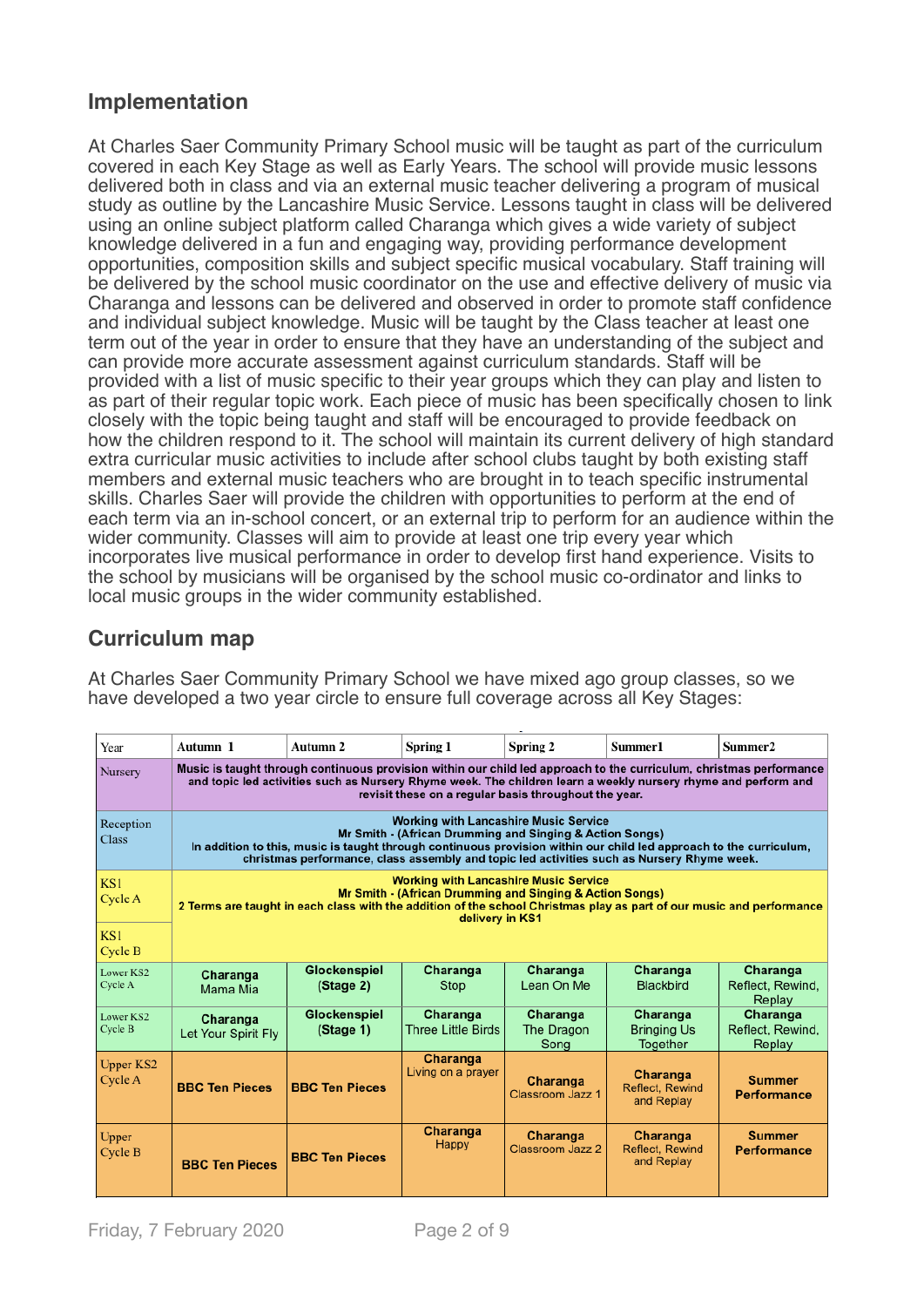## **How learning is organised**

Music is taught in each Key Stage throughout the school as follows:

**Nursery** - Opportunities for early musical learning as provided through continuous provision within the child led approach to the curriculum, opportunities for performance, exploring instruments and sounds and listening to music are all part of the subject delivery as whole. Nursery children take part in a yearly Christmas performance and topic led activities such as Nursery Rhyme week as part of the school year. In addition to this children learn a weekly nursery rhyme and perform and revisit these on a regular basis throughout the year.

**Reception Class** - Music is taught to all children every term by Mr Smith, an external teacher who delivers a program of study devised by the Lancashire Music Service. Children engage in the exploration of sound, performance and rhythm. Children are given the early tools to develop a stronger sense of confidence in their performance ability and working together as a group. Movement to music is taught encouraging a developing understanding of rhythm as well as listening skills.

**Key Stage 1** - Music is taught to children in mixed classes of Year 1 and Year 2 pupils. As a result we follow a cycle of study to ensure that children are covering the necessary areas of focus throughout their time in this Key Stage. Each class has 2 terms of music delivered by Mr Smith, an external teacher who delivers a program of study devised by the Lancashire Music Service. The third term of the year is dedicated to encouraging skills in performance, singing and movement to music through the Key Stage 1 Christmas show. This is taught by the class teachers and allows the children to explore their ability to rehearse and perform with others and use their voice expressively.

**Lower Key Stage 2** - Music is taught to children using the Charanga online learning scheme in mixed classes of Year 3 and Year 4 pupils. As a result we follow a cycle of study to ensure that children are covering each unit throughout their time in this Key Stage. Through the Charanga programme the children develop their understanding, make musical judgements, apply their new learning, develop their aural memory, express themselves physically, emotionally and through discussion and create their own musical ideas. The scheme covers a board range of musical genres and is designed to capture children's personal interests and provide them with the chance to become listeners as well as musicians themselves.

**Upper Key Stage 2** - Children are taught in mixed classes of Year 5 and Year 6 children. As in other Key Stages, learning is organised in a 2 year cycle to ensure full coverage throughout the pupil's time in these year groups. The first term sees children cover the BBC Ten Pieces scheme of work. This scheme is designed to develop children's appreciation and exposure to classical music. Children are provided with opportunities to explore and understand a range of classical pieces by different composers looking at instrumental arrangements and live performances. Throughout the Spring term children are taught using selected units taken from the Charanga online learning scheme. The children develop their understanding, make musical judgements, apply their new learning, develop their aural memory, express themselves physically, emotionally and through discussion to create their own musical ideas. In addition to this children are provided with opportunities to work on their own skills in composition. The final term is dedicated to encouraging skills in performance, singing and movement to music through the Key Stage 2 end of year show. This is taught by the class teachers and allows the children to explore their ability to rehearse and perform with others, developing skills in group performance, listening to others, knowing their own part and evaluating their own work.

**I**n addition to structured lessons in musical programs of study outlined above, the school provides opportunities for learning music skills within a variety of optional extra curricular activities and clubs, these include, but are not limited to: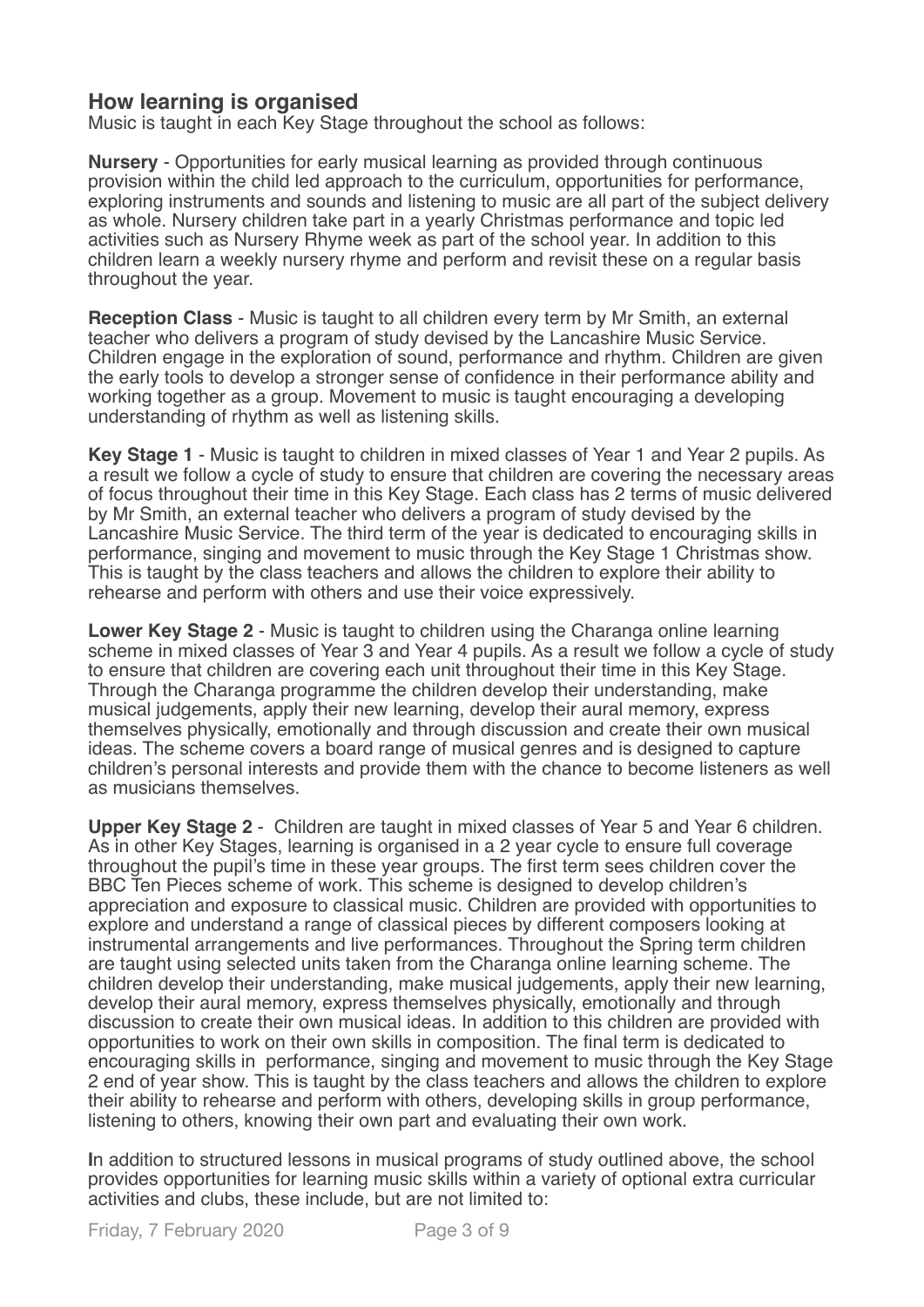Choir, perfoming arts, recorders, guitar, handbells, violin and young voices. These clubs all provide children with an opportunity to perform in front of an audience and allow the children to gain a sense of what it means to have pride in their achievement, work together as a group to achieve an end goal and celebrate the talents of others.

#### **Progression of skills**

The progression of skills for Charles Saer Community Primary School can be seen outlined in the Music Skills and Progression document attached to this policy.

#### **Impact**

At Charles Saer Community Primary School each pupil experience should provide a depth of learning in a positive and engaging environment. Basic knowledge of musical vocabulary, confidence in performance, group work and rehearsal will have been taught and practiced, and students will have been given opportunities to develop these skills into more complex processes. Pupils will be confident to embrace new musical genres and have the ability to build a repertoire of their own preferences in music. They will have been exposed to a variety of different musical styles, genres, and composers both historical and modern. Pupils will have established a sense of achievement, belonging and pride which can be brought about by positive experiences in music as a creative and encompassing subject. They will have developed a range of strategies for problem solving in relation to performance and composition as well as evaluation of their own and others' work and they will have a bank of relevant vocabulary specific to music as a subject.

#### **Themed days**

Throughout the course of the school year we have a variety of themed days which focus on the celebration of music. In Key Stage 2 children take part in the BBC Ten Pieces live music lessons twice a year which provide an opportunity for children to further broaden their musical knowledge and engage them in a wider pedagogy in terms of subject teaching. The whole school engages in the BBC Get Singing Day as part of the BBC's Music and Wellbeing Day for children. Children are encouraged to sing their favourite songs as a group in order to promote mental health and wellbeing.

#### **Assessment**

Teachers will gather evidence for assessment in music on a lesson by lesson basis, uploading photographs, videos and comments onto the SeeSaw app. Teachers in other year group will have access to this evidence. Assessments will take place at the end of every term allowing time to reflect on each child's progress in relation to key skills and overall confidence in the subject. Teacher's judgements will be recorded on an end of term assessment document which will be provided by the music co-ordinator. In addition to this children will be encouraged to participate in a performance at the end of each term to celebrate their skills in performance and evaluate their own skills and enjoyment of the subject.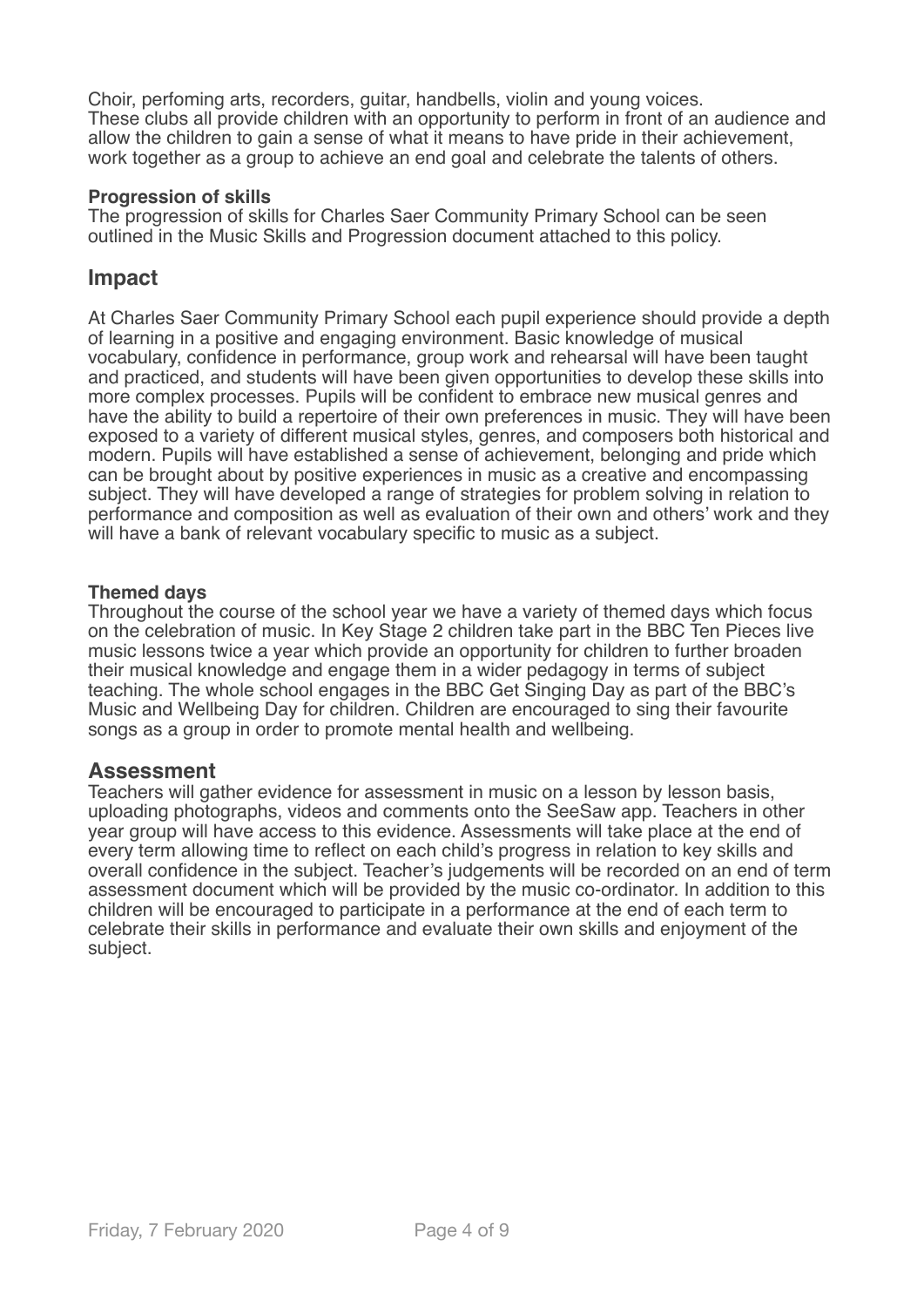## **Curriculum**

#### **Early Years Foundation Stage**

We encourage children to develop their sense of self expression through appreciation of music and movement.

#### **Expressive Art and Design**

Children sing songs, make music and dance, and experiment with ways of changing them.

Children use what they have learnt about media and materials in original ways, thinking about uses and purposes. They represent their own ideas, thoughts and feelings through design and technology, art, music, dance, role play and stories.

#### **Key Stage 1**

Pupils should be taught to:

- use their voices expressively and creatively by singing songs and speaking chants and rhymes
- play tuned and untuned instruments musically
- listen with concentration and understanding to a range of high-quality live and recorded music
- experiment with, create, select and combine sounds using the inter-related dimensions of music.

#### **Key Stage 2**

Pupils should be taught to sing and play musically with increasing confidence and control. They should develop an understanding of musical composition, organising and manipulating ideas within musical structures and reproducing sounds from aural memory.

Pupils should be taught to:

- play and perform in solo and ensemble contexts, using their voices and playing musical instruments with increasing accuracy, fluency, control and expression
- improvise and compose music for a range of purposes using the inter-related dimensions of music
- listen with attention to detail and recall sounds with increasing aural memory
- use and understand staff and other musical notations
- appreciate and understand a wide range of high-quality live and recorded music drawn from different traditions and from great composers and musicians
- develop an understanding of the history of music.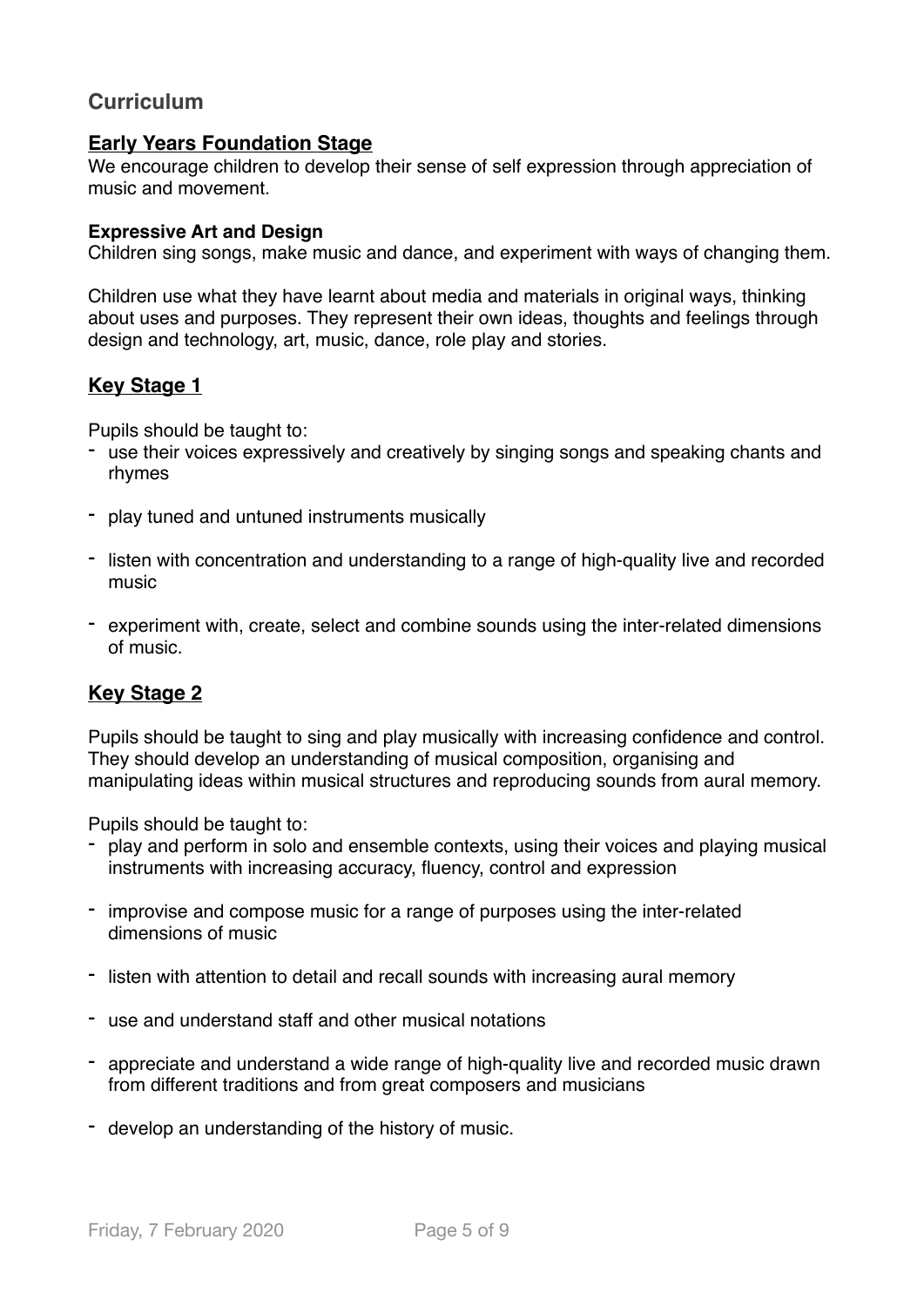## **Teaching and Learning**

At Charles Saer Community Primary School, we use a variety of teaching and learning styles to ensure our lessons are taught effectively. The teaching of music at Charles Saer provides opportunities for group or paired work as well as whole class teaching. Schemes of work and delivery are design to appeal to a broad spectrum of learning styles to include:

- Visual (spatial) music videos, online rhythm/pitch/pulse games, watching live performances, watching back and evaluating their own performance.
- Aural (auditory-musical) listening to a variety of musical tracks, listening to peers and their own performances.
- Verbal (linguistic) discussion of preferences and opinions, reviewing lyrics and introducing subject specific language.
- Physical (kinesthetic) development of skills in movements and dance in response to music, relating this to rhythm, pulse, timbre and texture.
- Logical (mathematical) Looking at interpreting visual patterns in rhythms, musical structure and repetitions in a track.
- Social (interpersonal) Working as a group to develop and work on a performance, listening to the opinions of others and that their taste might be different to your own.
- Solitary (intrapersonal) Developing a sense of self in relation to musical taste and the impact of your own performance, it's affect on that of others and how you might improve.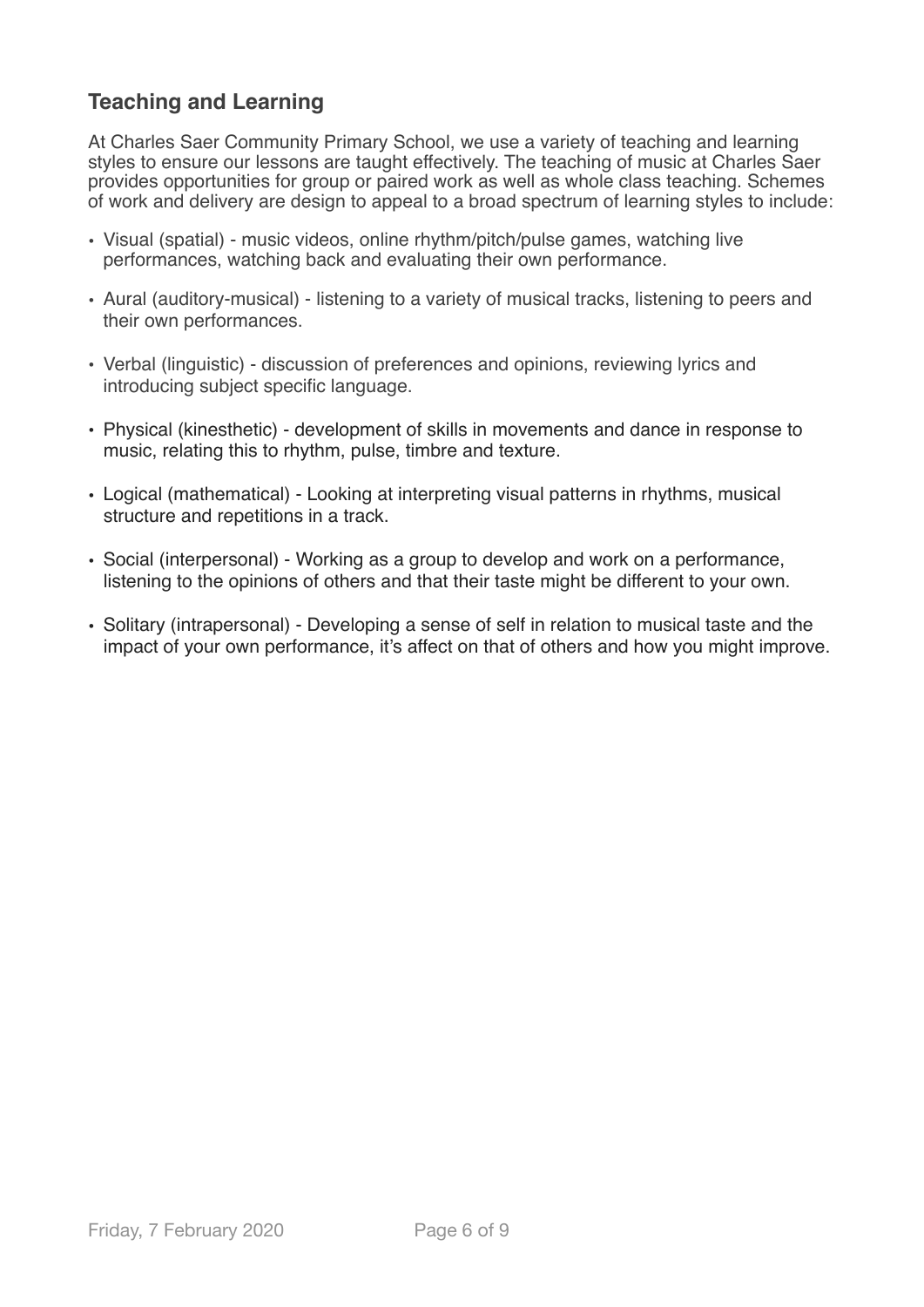## **Links between musical education and other foundation subjects**

Each key stage has been provided with a list of musical pieces which are specially linked to their particular topic that term. This music will be played in class as a regular part of teaching in this topic. The list has been designed to create links between musical styles and composers throughout the children's journey through school and will allow children to broaden the spectrum of musical tastes and influences by the time they leave primary school.

| <b>Year Group</b>        | Autumn 1                                                 | Autumn 2                                                     | Spring 1                                                                                                                                          | Spring 2                                                                                     | Summer 1                                                                                                       | Summer 2                                                                                        |
|--------------------------|----------------------------------------------------------|--------------------------------------------------------------|---------------------------------------------------------------------------------------------------------------------------------------------------|----------------------------------------------------------------------------------------------|----------------------------------------------------------------------------------------------------------------|-------------------------------------------------------------------------------------------------|
| <b>KS1 Cycle A</b>       | <b>Memory Box</b>                                        | Claws, paws and<br>whiskers                                  | <b>Dinosaur Planet</b>                                                                                                                            | <b>Land Ahoy</b>                                                                             | Rio De Vida                                                                                                    | <b>Scented Garden</b>                                                                           |
| <b>Music to focus on</b> | When I'm 64 - The<br><b>Beatles</b>                      | Peter and the wolf<br>- Sergei Prokofiev                     | <b>Jurassic Park</b><br>Soundtrack -<br><b>John Williams</b>                                                                                      | Overture to the<br>flying dutchman -<br><b>Richard Wagner</b>                                | Un. Dos. Tres -<br><b>Ricky Martin</b>                                                                         | <b>Reverie - Claude</b><br><b>Debussy</b>                                                       |
| <b>KS1 Cycle B</b>       | Enchanted<br>Woodland                                    | Bright lights big city                                       | Moon Zoom                                                                                                                                         | <b>Towers, Tunnels</b><br>and Turrets                                                        | Muck Mess and<br>mixtures                                                                                      | <b>Wriggle and Crawl</b>                                                                        |
| <b>Music to focus on</b> | Aniron (I desire) -<br><b>Enva</b>                       | Land of hope and<br>glory - Edward<br>Elgar                  | <b>The Final</b><br>Countdown -<br><b>Europe</b>                                                                                                  | <b>Greensleeves -</b><br><b>Henry VIII</b>                                                   | Mr Blue Sky - Jeff<br>Lynne                                                                                    | <b>Flight of the</b><br><b>Bumble Bee -</b><br>Rachmaninoff                                     |
| Yr 3/4 Cycle A           | Predators                                                | <b>Gods and Mortals</b>                                      | Scrumdidlyumptiou<br>s                                                                                                                            | <b>Tribal Tales</b>                                                                          | <b>Heroes and Villains</b>                                                                                     | <b>Urban Pioneers</b>                                                                           |
| <b>Music to focus on</b> | Danse Macabre -<br><b>Camille Saint-</b><br><b>Saens</b> | The Planet Suite -<br><b>Holtz</b>                           | Willy Wonka and<br>the Chocolate<br>Factory<br><b>Soundtrack, Pure</b><br>Imagination -<br><b>Anthony Newley</b><br>and Leslie<br><b>Bricusse</b> | <b>Planet of the</b><br><b>Apes original</b><br>soundtrack, The<br>Hunt - Jerry<br>Goldsmith | The Avengers,<br>Main Theme -<br><b>Alan Silvestri</b>                                                         | A Day in the Life -<br><b>The Beatles</b>                                                       |
| Yr 3/4 Cycle B           | I am warrior!                                            | Burps, bottoms<br>and bile                                   | <b>Tremors</b>                                                                                                                                    | <b>Traders and</b><br><b>Raiders</b>                                                         | Road Trip USA!                                                                                                 | Potions                                                                                         |
| <b>Music to focus on</b> | The Journey - lan<br><b>Fontova</b>                      | <b>Matilda the</b><br>Musical, Bruce -<br><b>Tim Minchin</b> | <b>Night on Bare</b><br>Mountain -<br><b>Modest</b><br><b>Mussorgsky</b>                                                                          | To Valhalla! - Antti<br><b>Martikainen</b>                                                   | Born to run -<br><b>Bruce</b><br><b>Springsteen</b><br>Born in the USA -<br><b>Bruce</b><br><b>Springsteen</b> | <b>Harry Potter</b><br>Sountrack,<br><b>Harry's Wondrous</b><br>World - John<br><b>Williams</b> |

| Yr 5/6 Cycle A           | Off with her head                                                 | <b>Frozen Kingdom</b>                                                                                             | Revolution                                                                                     | Alchemy Island                                                | <b>Gallery Rebels</b>                                                       | <b>Time Traveller</b>                                                                        |
|--------------------------|-------------------------------------------------------------------|-------------------------------------------------------------------------------------------------------------------|------------------------------------------------------------------------------------------------|---------------------------------------------------------------|-----------------------------------------------------------------------------|----------------------------------------------------------------------------------------------|
| <b>Music to focus on</b> | <b>Brandenburg's</b><br>concerto No <sub>2</sub>                  | (Ice music) A<br><b>Glimpse of Light -</b><br><b>Terje Isungset</b>                                               | Do you hear the<br>people sing - Les<br>Miserables -<br><b>Boublil and</b><br><b>Schonberg</b> | <b>Fools Gold -</b><br><b>Stone Roses</b>                     | <b>Matchstalk Men -</b><br><b>Brian Burke and</b><br><b>Michael Coleman</b> | <b>All the Strange</b><br><b>Creatures -</b><br><b>Murray Gold</b>                           |
| Yr 5/6 Cycle B           | <b>Beast Creator</b>                                              | A Child's War                                                                                                     | <b>Hola Mexico</b>                                                                             | <b>Star Gazers</b>                                            | Allotment                                                                   | <b>Pharos</b>                                                                                |
| <b>Music to focus on</b> | <b>Carnival of the</b><br>animals - Camille<br><b>Saint-Saens</b> | <b>Schindler's List</b><br>Soundtrack, Oyf'n<br><b>Pripetshok/Nacht</b><br><b>Aktion - John</b><br><b>Willams</b> | <b>Jabrabe Tapatio -</b><br><b>Jesus Gonzalez</b><br><b>Rubio</b>                              | <b>Starman/Space</b><br><b>Oddity - David</b><br><b>Bowie</b> | <b>Clair De Lune -</b><br><b>Claude Debussy</b>                             | <b>Prince of Eqypt</b><br><b>Soundtrack, The</b><br><b>Reprimand - Hans</b><br><b>Zimmer</b> |

Children will be encouraged to actively listen to these musical pieces as part of delivery of topic knowledge providing feedback through discussion and relevant sharing of opinions in relation to the musical piece, it's tone, rhythm, timbre and the overall feeling it may elicit in the listener.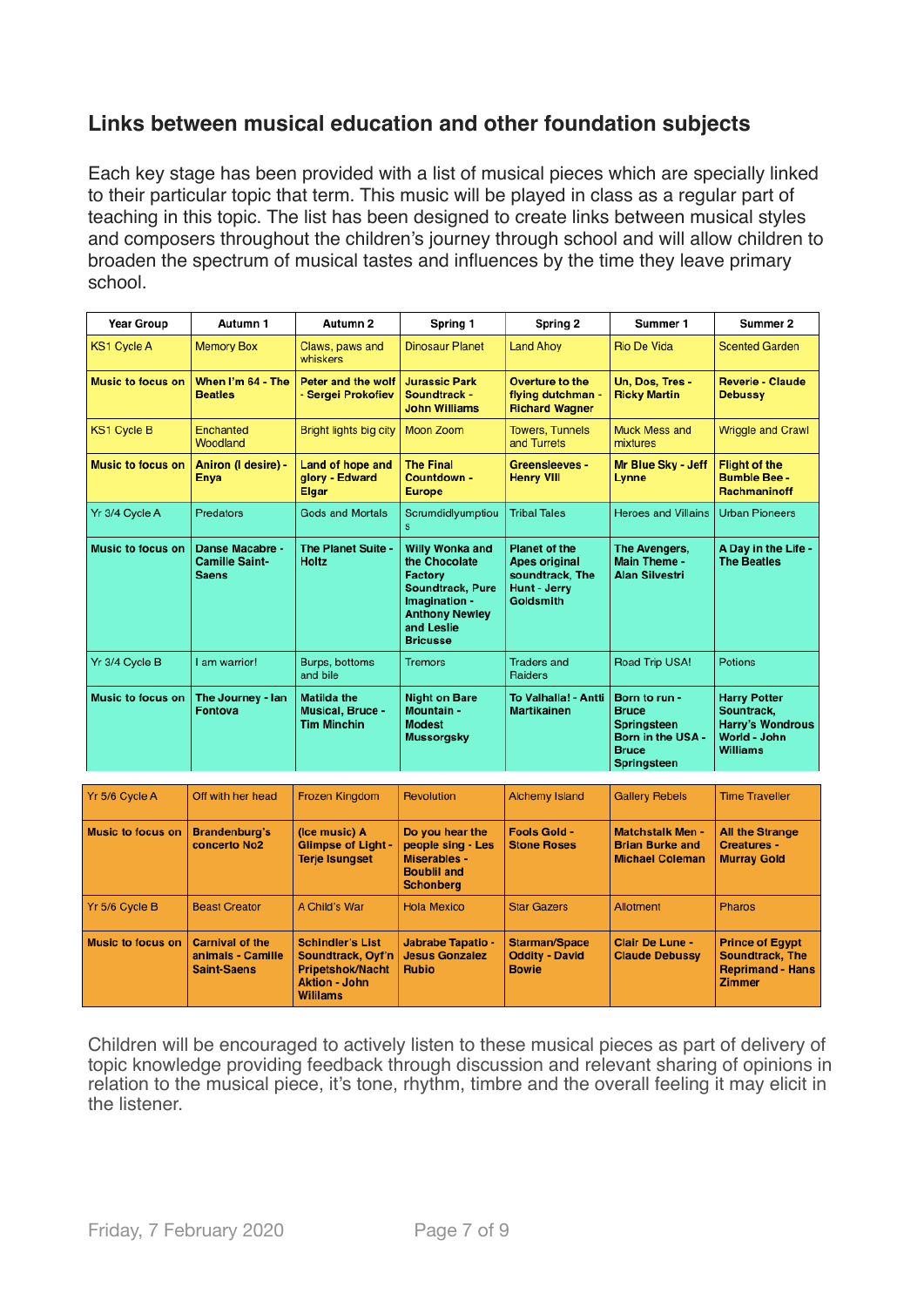## **Special needs provision**

Class teachers will ensure that they plan for differentiation of skills and abilities when teaching or facilitating the teaching of music to the children in their class. Any children with specific learning needs will be encouraged to participate wherever possible, any external teachers of the subject will be informed in advance of any special requirements which may be needed by children in the class in order for learning to take place. Targets and expectations will remain sensitive to the needs of the individual child.

#### **Equal opportunities**

At Charles Saer Community Primary School we believe it is important that all children have the opportunity to develop in musical education within a broad and balanced curriculum and through extra-curricular activities. We will ensure that children are given the opportunity to explore and maximise their potential in the subject and make considerable and measured steps in their progress throughout the course of each school year. It is the responsibility of the teachers to ensure that all pupils, irrespective of gender, religion, learning or physical ability, race, culture, ethnicity or social circumstances, have access to the curriculum. Music lessons should aim to provide quality experiences for learning with challenge the children in their own specific abilities and needs.

#### **Health and safety**

Here at Charles Saer School the safety and well being of pupils is of paramount importance. Activities both within the setting and those taking place externally will not be undertaken without consideration of pupil welfare. In subject related activities where children are taken out of the setting on a trip or a visit a thorough and comprehensive risk assessment will be completed and all measures to ensure the safety of students will be met.

#### **British Values**

Charles Saer Community Primary School aims to encourage and promote British Values across our whole curriculum. Our British Values are demoncracy, the rule of law, individual liberty, mutual respect and tolerance of those of different faiths and beliefs. Music delivery in our school is committed to providing the best possible musical education for all students regardless of experience or background. We believe that a good education in the music leads to students who are stimulated, enriched, engaged, inspired and have a good sense of self-worth. Involvement in the music helps to develop a positive attitude among students by developing a wide range of qualities such as team work and cooperation, self-esteem, passion, flexibility, creativity, ambition and determination. The Music curriculum provides opportunities for students to develop their self-esteem and self-confidence. We create a provision for a safe learning environment where they can express personal and collective views and opinions. Regular performance opportunities are provided for soloists and ensemble groups to develop their musical skills and confidence in performing to a wider audience. This also provides students with opportunities for respectful support of their peers. Within composition and performance work, students gain negotiation skills to enhance and develop their work. They regularly use the democratic process to discuss, develop and change their creative ideas. They are consistently encouraged to accept responsibility for their behaviour and decision making in the subject and in the school as a whole